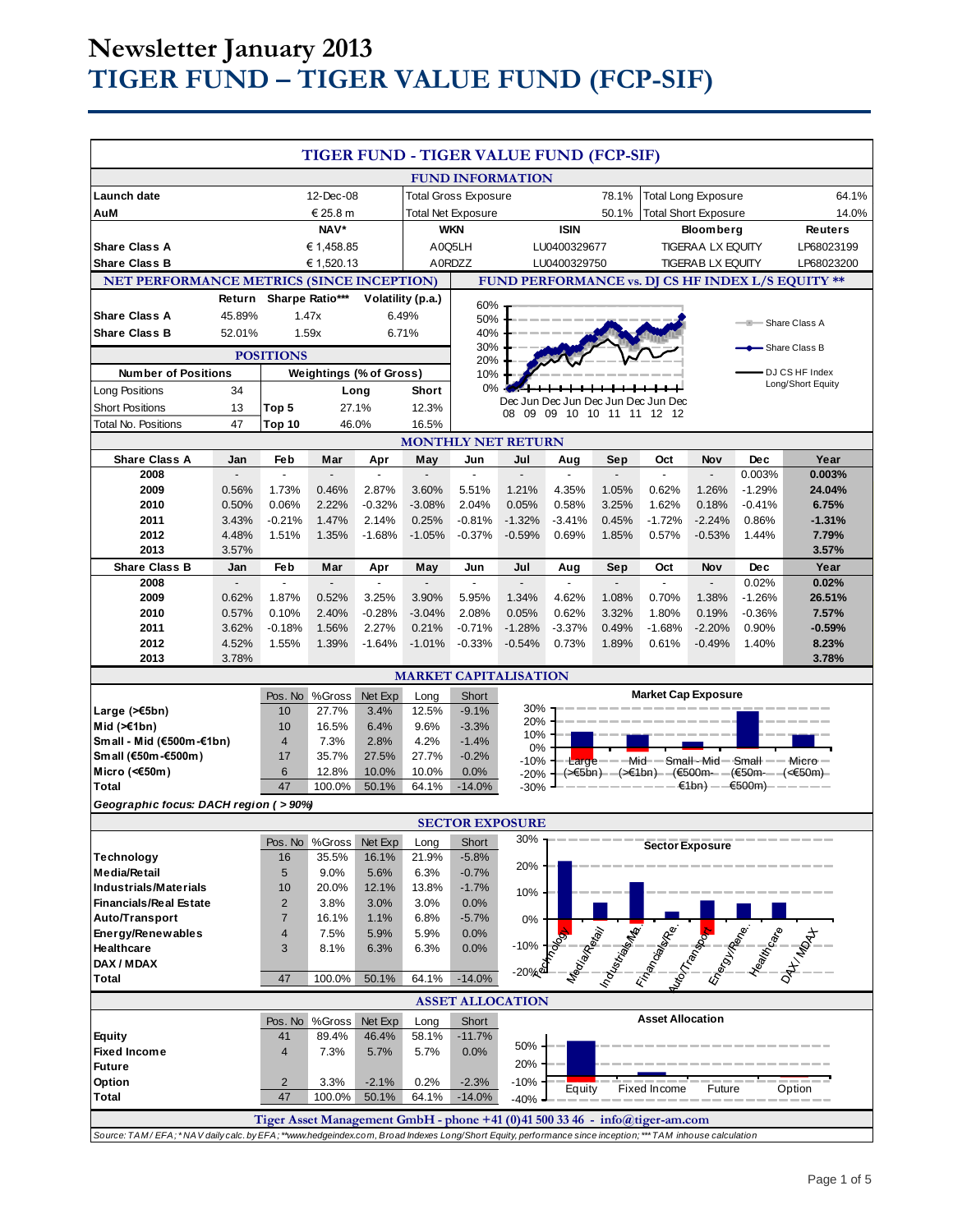# **Tiger Value Fund – January 2013**

## **O Returns: +3.57% (class A)/+3.78% (class B)**

In January the Tiger Value Fund had a positive net return of +3.57% for share class A and +3.78% for share class B, making a cumulative net return of  $+45.89\%/+52.01\%$  since inception (share class A/B).

## **O Commentary: Performance contributions broad based**

In January we reduced our net exposure from around 51% to 44% (or 57% to 50% incl. around 6% fixed income linked investments) by scaling out of positions which had 20-50% performance over the last two months. Although we saw strong performance contributions from many small cap positions which we haven't sold yet, we still hold a substantial part of our portfolio in positions with significant upside.

Our key positive contributors in January were Tipp24 (+72bp), Francotyp-Postalia (+60bp), Micronic Mydata (+58bp), Centrotec (+41bp), Kontron (+35bp), Drägerwerke (+34bp), VTG (+33bp), Austria Microsystems (+30bp) and Metro (+27bp). On the negative side we didn't have any material loss making positions.

We were able to limit our hedging costs by selectively closing and adding single short positions. Overall our single short/ hedging positions cost the Fund -37bp in January.

## **O Discussion: Tipp24 AG – strong profit growth ahead**

We had built our first position in Tipp24 (TIM GY: €46, MCap: €360m), a leading European lottery operator, below 6 Euro in January 2009 as we anticipated a strong profit growth after the change of the company's business model. Today Tipp24 has a net cash position of around 17 Euro per share and based on our numbers the company is still trading at a fairly low multiple of 3x EV/EBIT 2013e.

We more than doubled our position in Tipp24 at the beginning of the year after the German national lottery announced its plan to increase prices for the German lottery "6 out of 49" by 33%. As most investors and analysts seemed not to have returned from their Christmas holidays it took a while after the market started to factor in the price increase. And a lot of analysts are still reluctant to assume more than 15% revenue growth for the German lottery. As the pay-out ratio for players will stay unchanged and most players probably will continue to fill in the same number of boxes, this would boost Tipp24's revenues by > 30%. We cautiously assumed 20% revenue growth in our Tipp24 business model.

In addition to the price increases which will come effective in May 2013 we have various reasons to stay invested for at least another two years: (1) Tipp24 will move its HQ from Hamburg to UK and unwind its Swiss Stifting structure, allowing the company to pay out a high special dividend of 8-10 Euro plus high regular dividends of around 3-4 Euro per year, (2) a potential 50% profit boost in 2014/15 from lower operating costs (e.g. Eur 35m legal and consulting costs, compared with a group EBIT of Eur 50m, should come down significantly), (3) significant revenue growth potential via new gambling products such as an Internet casino offering and new markets such as the US/Canada, and (4) the strong profit/ cash flow growth and diminishing regulatory uncertainty should result in a re-rating of the stock.

Based on our numbers Tipp24 currently trades at a very low cash adjusted PER 2013e of 5x and a FCF yield > 20%, making it to one of our most attractive portfolio positions.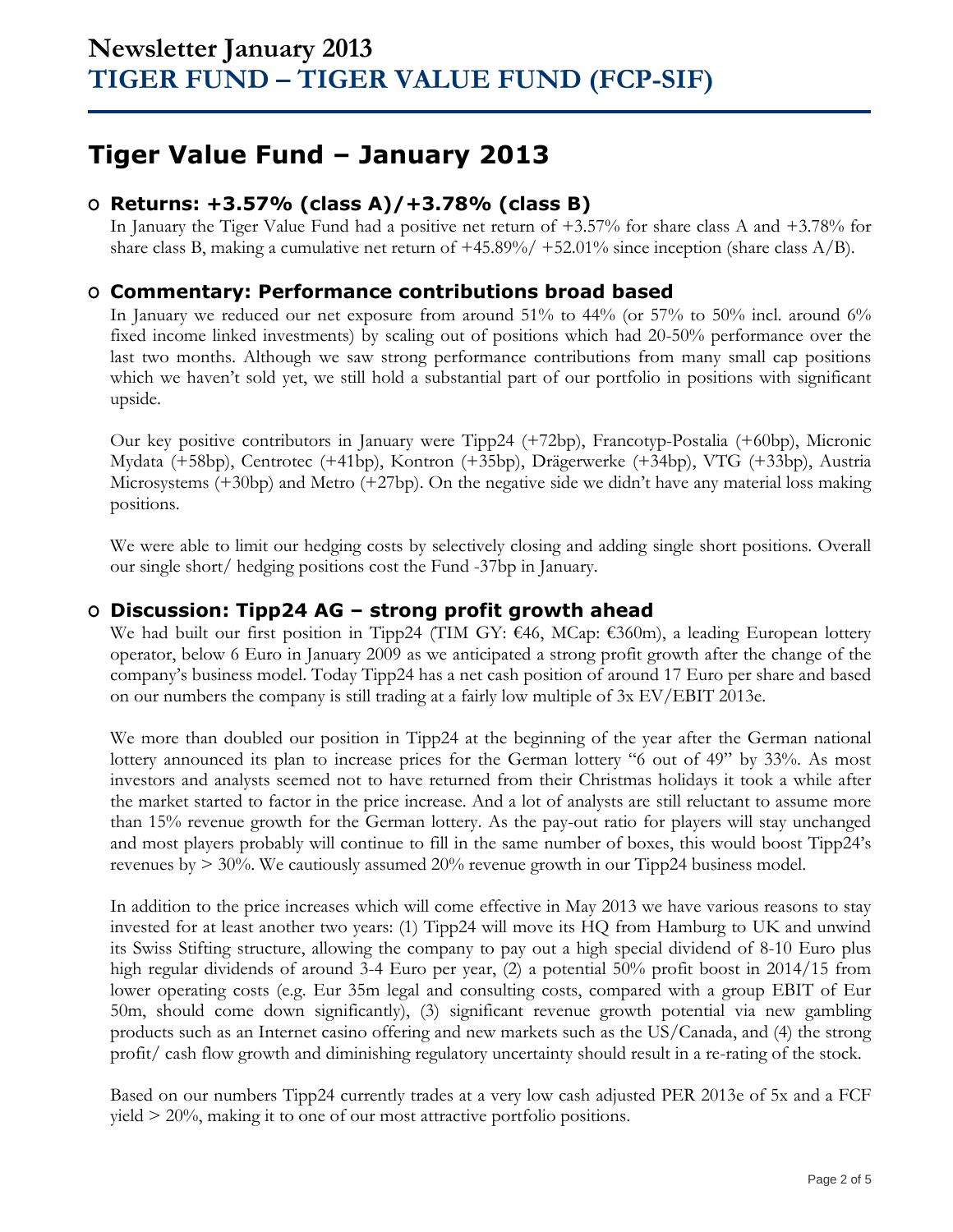### **O Outlook: Great start to 2013 but stock picking essential this year**

As expected, we saw the traditional January rally this year again. Nevertheless, the rally was not very broad based and it seemed more of a rotation out of largecaps into lagging small and midcaps with the DAX +2.1% and MDAX +5.5%, SDAX +9.9%.

Moreover, as we had feared, after a few months of relative calm markets leading to extreme optimism and complacency, very few investors were prepared or hedged for a another political flare up in Spain and Italy with the Spanish PM under corruption charges and Berlusconi's resurgence ahead of elections later this month unsettling the markets. In the last few days most European markets have given up all and more of their January gains and are now negative for the year.

The US markets have fared better with S&P500 at multi-year highs and Dow Jones only 2% from its all time high. In the US there has been a very strong inflow of money into equity mutual funds and ETFs supporting the markets. With long-term interest rates finally on the climb both in the US and Europe we may have seen the end of the 30-year bull market in fixed income. Some people are already calling it the "Great Rotation" expecting significant re-allocation of capital from bonds into equities. So far this is not supported by money flow data but could keep equities underpinned if it were to happen despite a weak macro economic outlook.

During January we took significant profit on some of our positions as they appreciated substantially and thereby reduced our exposure to around 44%. We still see great potential for the stocks in our portfolio regardless of economic outlook. Nevertheless, we will be starting to hedge our exposure as we see increased turbulence ahead with the market at least taking a temporary pause in February/March. Option hedging is still cheap even though it exploded higher in the last week (VDAX is +30% since the January low but at 16% it is still historically very low).

Our key picks for 2013 remain Metro, Celesio, Francotyp-Postalia, Centrotec, Micronic Mydata, Elmos Semiconductor, Dialog Semiconductor and Tipp24.

# *The Tiger Value Fund Desk, 11 th February 2013*

**Matthias Rutsch Marc Schädler Peter Irblad**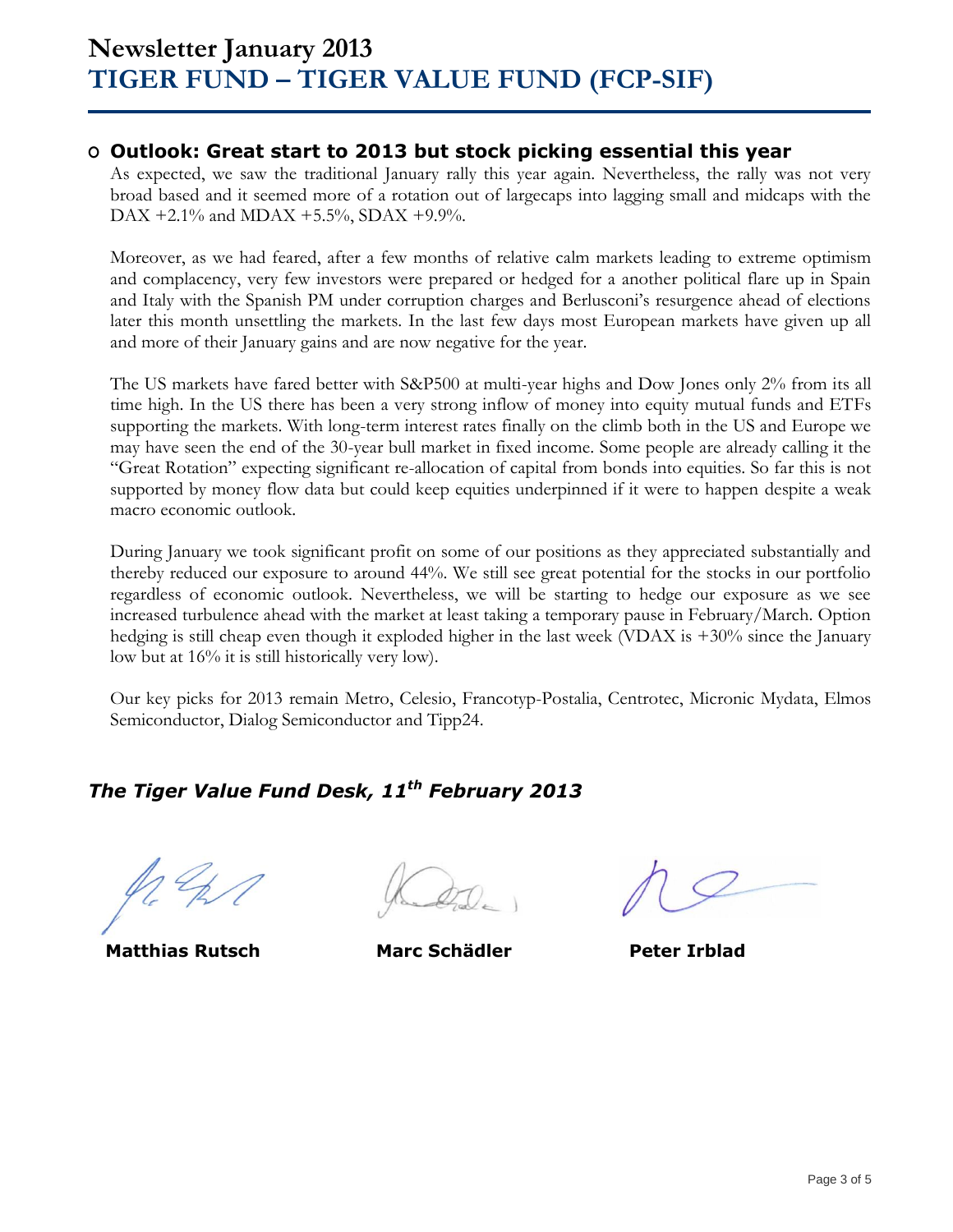### **Objectives**

The objective is to identify undervalued companies with external catalysts and/or initiate pro-active measures to create shareholder value. The fund aims for a 5 year return of 10-15% p.a. with strong focus on capital preservation.

### **Investment Strategy**

The Investment Advisor is a fundamental long-short equity stock-picker. The fund seeks undervalued small and midcap companies where a number of issues, which in our opinion can be improved, are sub-optimizing the company's public market value. For each position we perform a detailed research process including a 360 degree research approach and 10 point scoring system.

The managers foresee a direct dialog with the company as well as with other shareholders to support management to initiate value creating measures. Their partner network i.e. other shareholders, consultants, sector experts, media etc. will help to impact positive change.

The fund intends to engage in 15-30 long investments with a target net long exposure of around 50%. The geographic focus is likely to be Germany, Switzerland and Austria.

| <b>Fund Information</b>  |                             | <b>Fee Structure and Risk Management</b> |                           |
|--------------------------|-----------------------------|------------------------------------------|---------------------------|
| Currency                 | <b>EUR</b>                  | Admin/Custodian Fee                      | Up to 0.49%               |
| Legal Entity             | <b>FCP-SIF</b>              | Advisory (Mgmt) Fee                      |                           |
| <b>Fund Domicile</b>     | Luxembourg                  | Share Class A                            | $2.0\%$                   |
| <b>Fund Structure</b>    | Open-ended multi-class      | Share Class B                            | 1.5%                      |
| Style mandate            | Long/Short and Active Value | Performance Fee                          |                           |
| Investment Minimum       |                             | Share Class A                            | 20%                       |
| Share Class A            | € 125,000                   | Share Class B                            | 15%                       |
| Share Class B            | € 5,000,000                 | Hurdle Rate                              | None                      |
| Sub. Frequency           | Monthly                     | High Water Mark                          | Yes                       |
| Red. Frequency           | Monthly                     | Eligible Investors                       | See Issue Document        |
| <b>Redemption Notice</b> |                             | Leverage                                 | Maximum 200% of NAV       |
| Share Class A            | 3 months                    | Fund Benchmark                           | DJ CS HF Index L/S Equity |
| Share Class B            | 6 months                    |                                          |                           |

### **Fund Advisor Details and Service Providers**

| <b>Investment Advisor</b><br>Contact | Tiger Asset Management GmbH<br>Matthias Rutsch, Phone: +41 (0)41 500 33 46<br>Peter Irblad, Phone: +41 (0)41 500 33 45<br>Marc Schädler, Phone: +49 (0)40 226 32 35 11 |
|--------------------------------------|------------------------------------------------------------------------------------------------------------------------------------------------------------------------|
| Sub-Advisor                          | PHZ Privat- und Handelsbank Zürich AG                                                                                                                                  |
| Contact                              | Phone: +41 (0)43 443 71 00                                                                                                                                             |
| <b>Management Company</b>            | Alceda Fund Management SA                                                                                                                                              |
| <b>Prime Broker</b>                  | SFB AB                                                                                                                                                                 |
| <b>Administrator</b>                 | European Fund Administration SA                                                                                                                                        |
| Custodian                            | SEB SA                                                                                                                                                                 |
| <b>Auditor</b>                       | PriceWaterhouseCoopers                                                                                                                                                 |